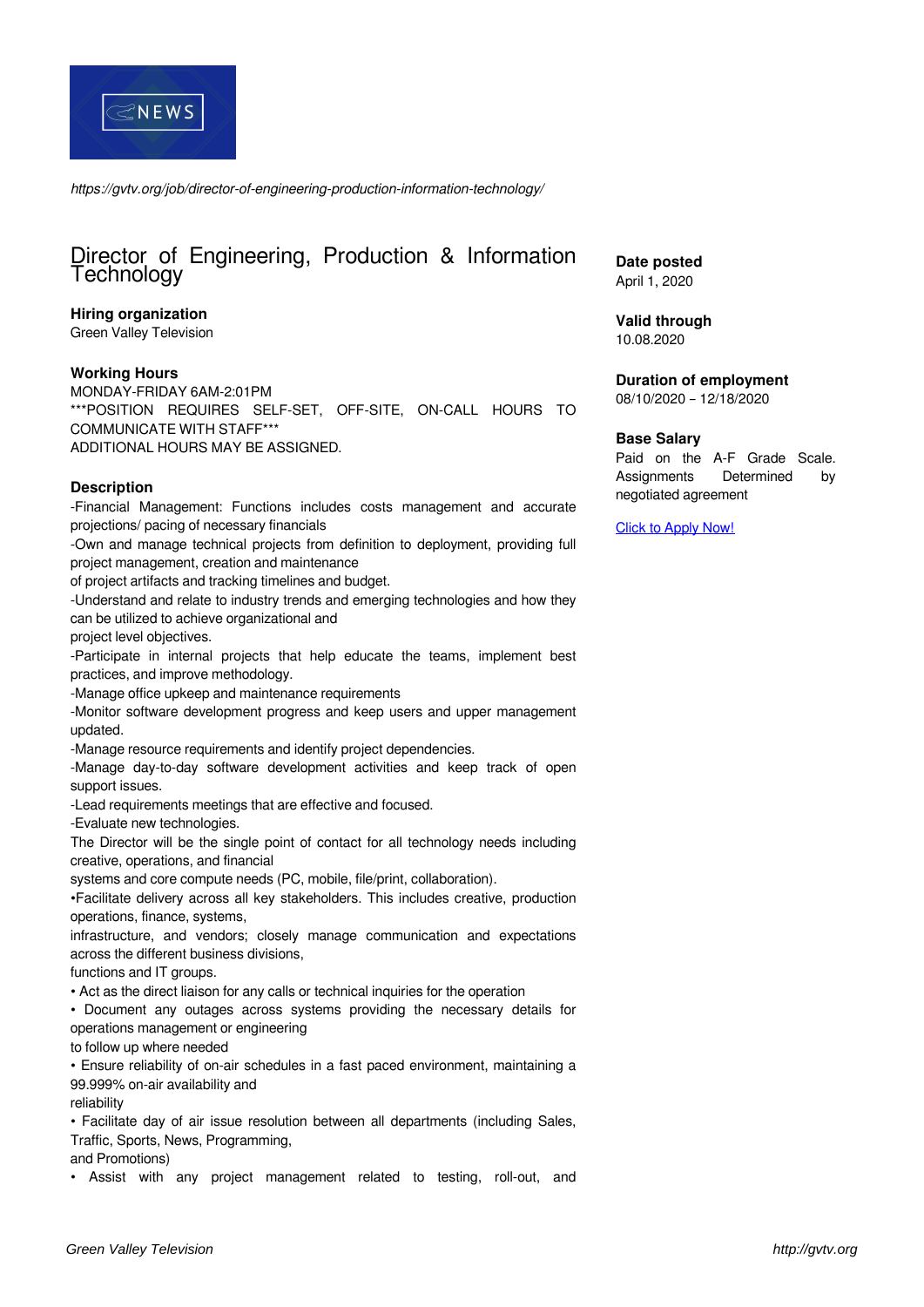implementation of new systems or procedures

• Work closely with engineering and automation teams to implement new technologies, resolve on-air issues, and

maintain minimal on-air disruption

• Work directly with the onsite engineering team to approve, organize, and test any maintenance on the on-air

systems

• Oversight and supervision of on-air operators running live lists for broadcast as needed

#### **Qualifications**

● Proven track record of being action oriented, capable of independently solving complex technical problems

and able to communicate clearly and effectively to both technical and business audiences.

● Excellent understanding of channel business operations from programming to onair presentation to promo

productions to marketing to advertising sales.

- Excellent communication, organizational and analytical skills.
- Ability to provide adequate and meaningful business reporting.
- Able to work under pressure and manage several projects at any one time.
- Strong technical background, with extensive hands-on experience.
- Experience in a lead software developer position (or similar).

● Ability to work under little supervision as well as quickly identify issues that need to be escalated.

● Experience working in a flexible environment and under aggressive development schedules.

● Excellent verbal and written communication skills.

● Excellent understanding of internet architecture and experience with application

development (web servers,

databases, web protocols)

- Experience leading technical teams in fast-paced, dynamic environment
- Experience of working on multiple projects at once
- Demonstrated ability to work well with other team members
- Solid leadership skills
- Enthusiasm for solving problems
- Motivated, self-starter, independent, results oriented and professional
- Excellent verbal and written communication skills are necessary.
- A track record of meeting or exceeding performance expectations

● This position requires the ability to work any scheduled time, including nights, weekends and holidays to

support the 24×7 on-air broadcast environment

● Extensive and significant experience, understanding and knowledge of digital broadcast and production

technical systems, standards and processes.

● Technical experience with automated, real-time systems, digital video and audio, troubleshooting and test

techniques

● Excellent communication and interpersonal skills, detail oriented and motivated team player

● Experience with work rules and scheduling

● Complete other tasks as assigned by the General Manager

## **Contacts**

**GENERAL QUESTIONS** Green Valley Television

Human Resources